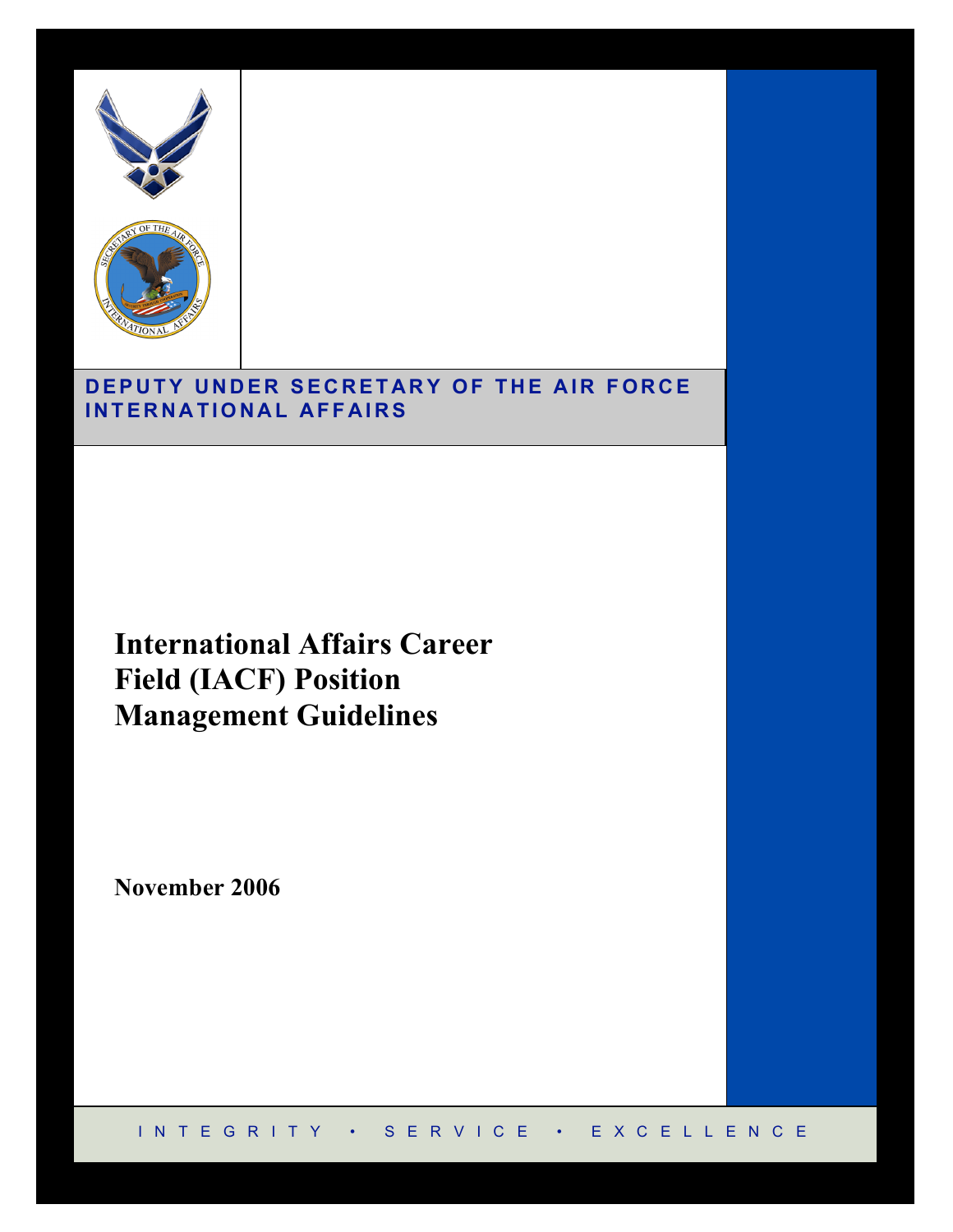## **Table of Contents**

|  | 3.5.1.3 Long-Term Training (LTT) and Civilian Developmental Education (CDE)9 |  |  |  |  |
|--|------------------------------------------------------------------------------|--|--|--|--|
|  |                                                                              |  |  |  |  |
|  |                                                                              |  |  |  |  |
|  |                                                                              |  |  |  |  |
|  |                                                                              |  |  |  |  |
|  |                                                                              |  |  |  |  |
|  |                                                                              |  |  |  |  |
|  |                                                                              |  |  |  |  |
|  |                                                                              |  |  |  |  |
|  |                                                                              |  |  |  |  |
|  |                                                                              |  |  |  |  |
|  |                                                                              |  |  |  |  |
|  |                                                                              |  |  |  |  |
|  |                                                                              |  |  |  |  |
|  |                                                                              |  |  |  |  |
|  |                                                                              |  |  |  |  |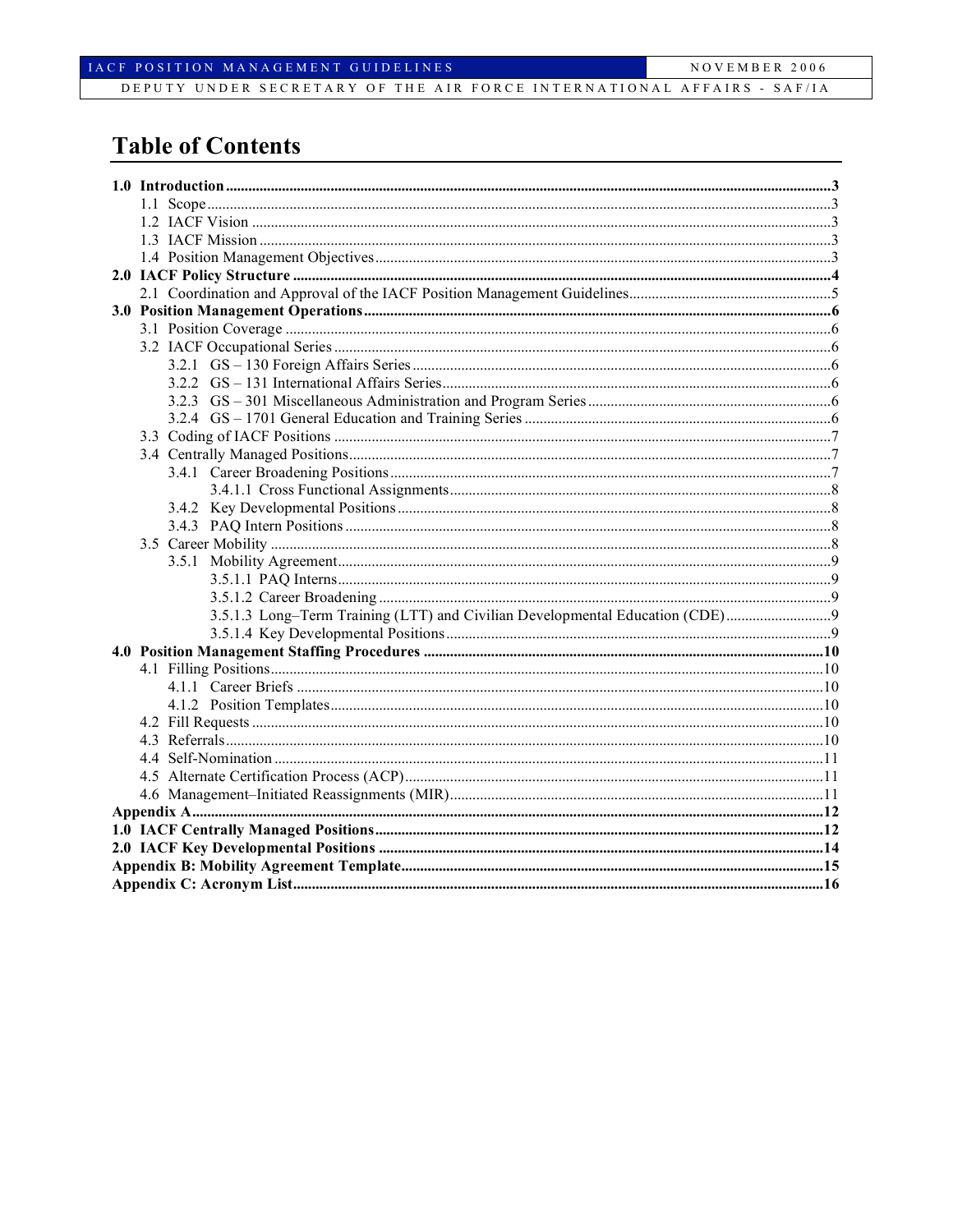# **1.0 Introduction**

## **1.1 Scope**

The International Affairs Career Field (IACF) Position Management Guidelines identifies all IACF civil service positions and outlines position management policies and procedures. This document applies to the following:

- USAF civil service personnel in or applying for IACF positions
- Non-USAF personnel applying for IACF positions

## **1.2 IACF Vision**

Create an International Affairs (IA) civilian workforce that possesses the competencies necessary to meet the challenges of the ever-changing global political-military environment. The essential elements are:

- **Focused, career-oriented professional development** IACF must develop civilians with required IA skills and provide assignment experiences to optimize their performance and maximize their opportunities as Airmen
- **Leadership committed to the professional development of our workforce** ongoing mentoring by seasoned and experienced leaders must be an essential element in developing civilians at all levels
- **High individual commitment** team members committed to making a long-term investment in their education and professional career development

## **1.3 IACF Mission**

To develop civilians with the required skills, knowledge, and experience to execute IA programs in support of the USAF mission and US national security objectives.

## **1.4 Position Management Objectives**

The goal of position management is to meet IACF needs for skilled, knowledgeable, and experienced IA professionals. IACF will accomplish this goal through the following areas:

- **Central referral—identify and determine qualified candidates for referral, to provide** IA team members career and developmental opportunities for advancement, and to encourage mobility that offers personnel a variety of assignments and necessary experience for management or executive positions
- **Interns**—recruit interns through the Palace Acquire (PAQ) Intern Recruitment Program to provide a cadre of highly-skilled, entry-level personnel to the IA workforce
- **Career Development**—advocate training, education, and career development as a vital part of ensuring that the IA community places the right people, with the right technical and leadership skills, in the right positions, at the right time. The IACF Education and Training Plan is the resource that defines training, education, and developmental policies, plans, and programs to include in-residence Professional Military Education (PME) and long-term academic and experiential programs.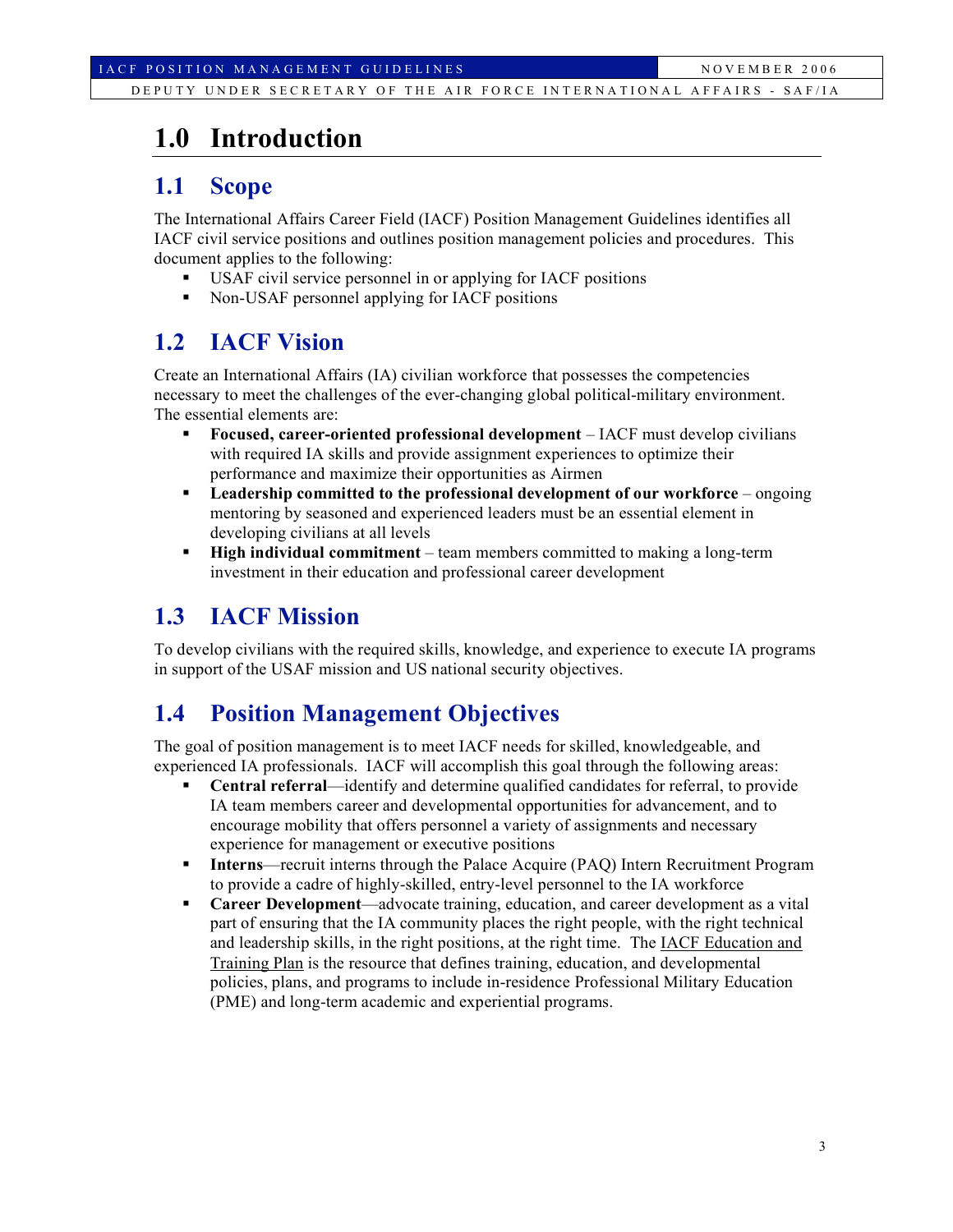# **2.0 IACF Policy Structure**

The IACF accomplishes its mission through the joint efforts of the following key organizations:

- **Functional Authority (FA)**—The Deputy Under Secretary of the Air Force, International Affairs (SAF/IA) serves as the FA and provides oversight and advisory services related to the IA community. Responsibilities include:
	- $\triangleright$  Serving as a member of the Force Development Council and providing corporate perspective on functional community requirements
	- Providing strategic oversight of Total Force Development (IACF and International Affairs Specialist Program) to include identification and prioritization of functional community requirements
	- $\triangleright$  Establishing and chairing the IA Policy Council, which establishes policy and provides guidance and direction for the Career Field
- **Functional Manager (FM)**—The Assistant Deputy Under Secretary of the Air Force, International Affairs (Asst SAF/IA) serves as the FM and provides functional management that includes ensuring the IA community is equipped, developed, and sustained to meet the IA mission. Responsibilities include:
	- $\triangleright$  Providing career field guidance
	- $\triangleright$  Ensuring development opportunities align with IA mission requirements and future needs of the total Air Force
	- Appointing Career Field Manager to manage IACF operations
- **Career Field Manager (CFM)**—SAF/IA Director of Policy serves as the CFM and implements career field policies, plans and programs. Responsibilities include:
	- $\triangleright$  'Day-to-day' career field operations—addressing issues and coordinating specialty concerns
	- $\triangleright$  Providing central oversight for career field training and education
	- $\triangleright$  Chairing the Development Team
- **Development Team (DT)** The DT continuously assesses the IACF centrally managed workforce, recommends training courses and assignments for eligible personnel, and prioritizes nominations for the Civilian Developmental Education (CDE) and Long-Term Training (LTT) degree programs. The DT also reviews and selects candidates for the Career Broadening and PAQ Intern Recruitment Programs, reviews positions templates, and recommends referral procedures.
- **Career Field Management Team (CFMT)**—The CFMT will administer IACF Centrally Managed positions. CFMT responsibilities include:
	- $\triangleright$  Developing and maintaining position templates
	- $\triangleright$  Ensuring referral lists for vacant positions consist of Air Force-wide candidates meeting standard merit system principles
	- $\triangleright$  Providing career counseling to personnel and advice to the CFM on professional development, and career field management strategies to include placement and utilization of IACF civilians
	- $\triangleright$  Offering advice to IACF team members on career developmental opportunities
	- $\triangleright$  Facilitating DT vectoring and selection meetings, and providing Transition-Civilian Development Plan (T-CDP) feedback to team members and their supervisors
	- Coordinating IACF recruitment criteria for PAQ interns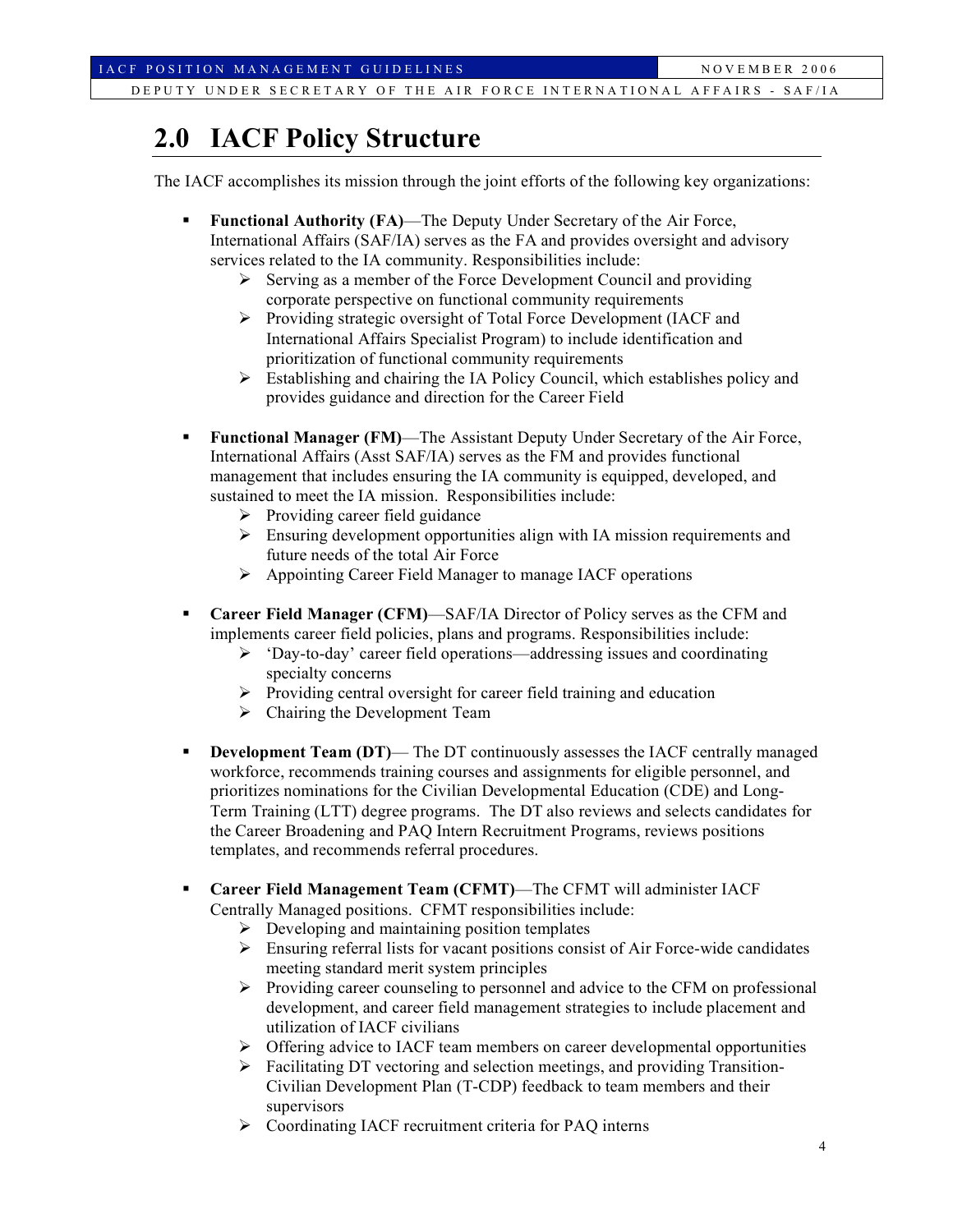- **Position Management Panel (PMP)—The PMP will make recommendations to the DT** on position management policy, position templates, and IACF position coverage. PMP tasks include:
	- $\triangleright$  Identifying Centrally Managed positions
	- $\triangleright$  Identifying Key Developmental positions
	- $\triangleright$  Developing and reviewing position templates
	- Managing the follow-on assignment for Career Broadening program, LTT, CDE, and PAQ interns
	- Evaluating IACF position coverage in accordance IA Policy Council guidance
	- **Developing the IACF Position Management Guidelines**

## **2.1 Coordination and Approval of the IACF Position Management Guidelines**

Major Command (MAJCOM) representatives serving on the PMP will review and coordinate the IACF Position Management Guidelines prior to approval by SAF/IA. They will evaluate and update the plan annually or as necessary to meet IACF requirements.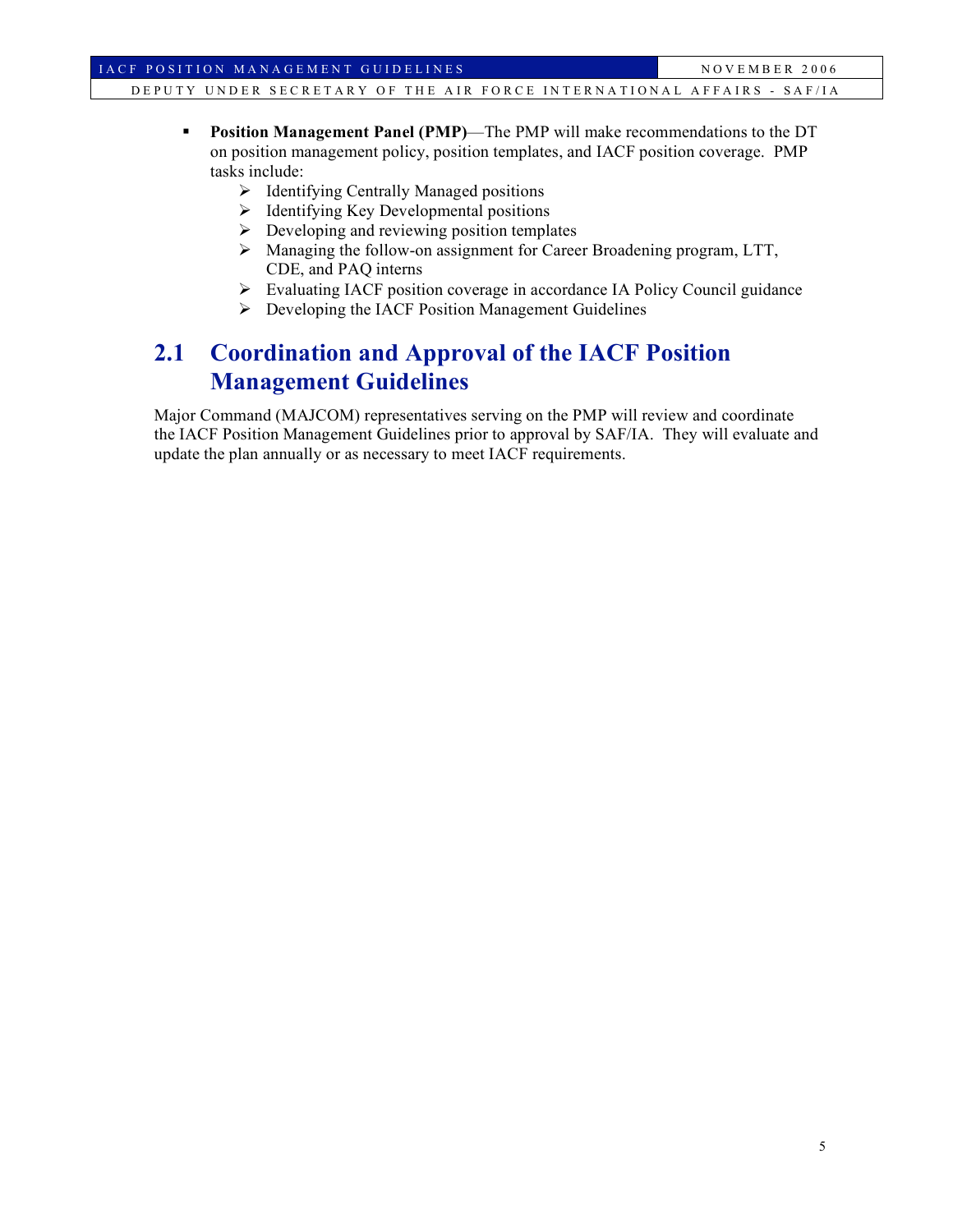# **3.0 Position Management Operations**

## **3.1 Position Coverage**

The DT initially identified and selected over 300 USAF IA civil service positions that were devoted to IA activities 51% of the time or more and unique to IA. The majority of these positions are located at SAF/IA, the Air Force Security Assistance Center (AFSAC), and the Air Force Security Assistance Training (AFSAT) Squadron. The remaining positions are located at Air Force Material Command Air Logistic Centers (ALCs) and Product Centers, the Air Mobility Command (AMC), the Air Combat Command (ACC), Aeronautical Systems Center (ASC), and the Air Force Space Command (AFSPC).

It is essential that the IACF continue to monitor position coverage. The PMP will evaluate positions in the IA community annually and on a case-by-case basis to ensure that the career field includes all appropriate positions. For each IA position, the PMP will determine whether the Air Force is better served by that position remaining in alignment with its current career field or by aligning it with IACF. The PMP will coordinate all position coverage updates through the DT for approval by the IA Policy Council.

## **3.2 IACF Occupational Series**

To increase understanding of representative IACF occupational series, detailed descriptions are provided. Descriptions include a general explanation of the classifications for positions that perform IA specific work.

### **3.2.1 GS – 130 Foreign Affairs Series**

Includes all classes of positions the duties of which are to advise on, administer, supervise, or perform research or other professional and scientific work in the departmental formulation and direction of the foreign affairs of the Government or in the study and disposition of information bearing on international relations.

### **3.2.2 GS – 131 International Affairs Series**

Includes all classes of positions the duties of which are to advise on, administer, supervise, or perform professional work in the formulation and implementation of foreign policy of the United States in the conduct of the relations, primarily of a political or politico-economic nature, of the United States with other governments.

### **3.2.3 GS – 301 Miscellaneous Administration and Program Series**

Includes positions the duties of which are to perform, supervise, or manage nonprofessional, two-grade interval work for which no other series is appropriate. The work requires analytical ability, judgment, discretion, and knowledge of a substantial body of administrative or program principles, concepts, policies, and objectives. Skill code AKTAGM1XK reflects the requirement for analytical abilities necessary to develop foreign agreements.

### **3.2.4 GS – 1701 General Education and Training Series**

Includes positions that primarily involve professional work in the field of education and training when the work is not more appropriately covered by another professional series in this or any other group. Included are positions where the work has characteristics that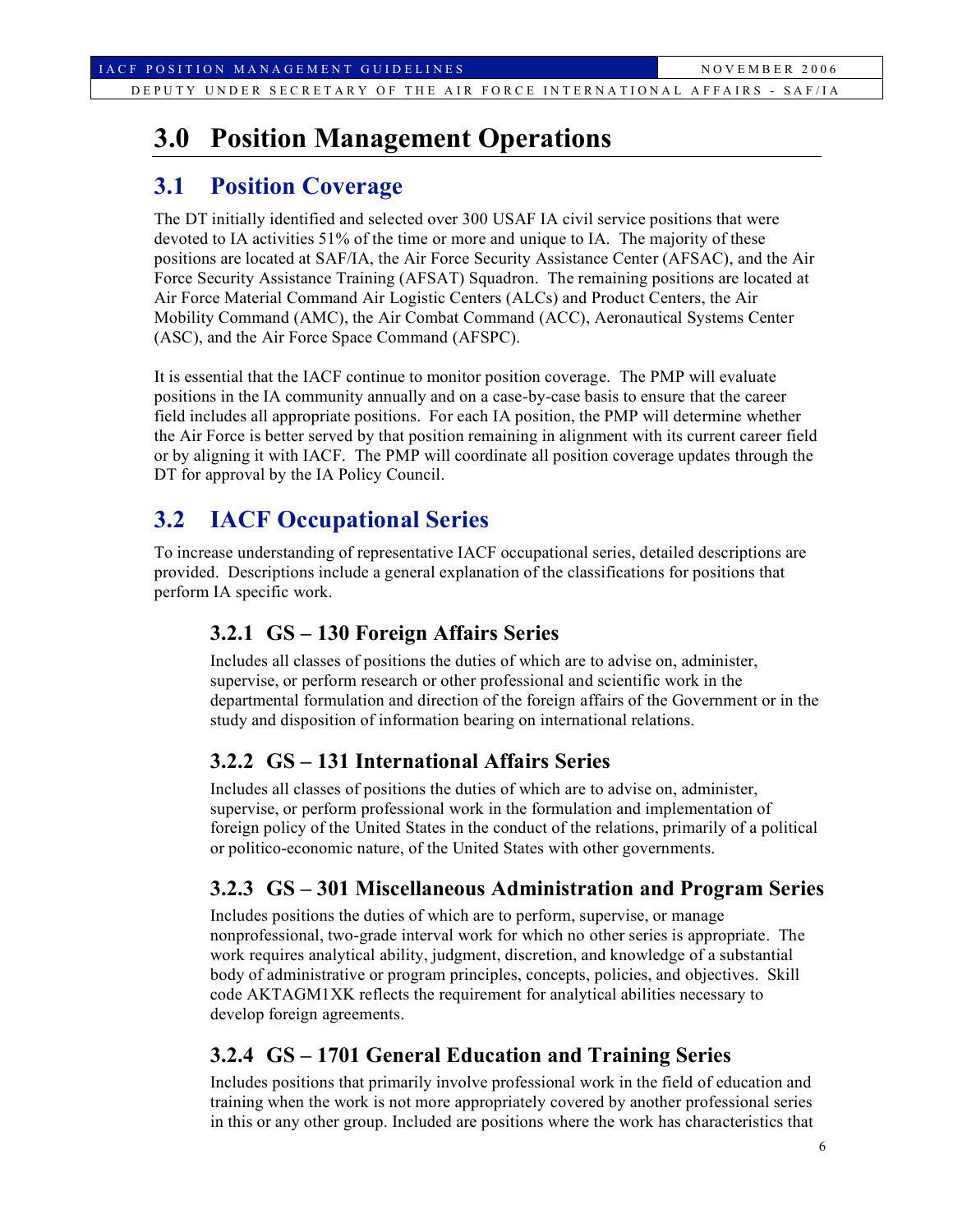may be identified with more than one professional education series with none predominant; the combination of professional knowledge required by the work is not specifically covered by another series; or the work is in a specialized professional field not readily identifiable with other existing series in this or any other group. The use of skill code ADU reflects the requirement for skills necessary to develop and manage international training and education programs.

## **3.3 Coding of IACF Positions**

IACF positions will have two designations:

- Identification number 4 to designate IA, and
- "Centrally Managed" to designate those positions administered by the CFMT

All other IACF positions will be administered by the local Civilian Personnel Flight (CPF) in accordance with Air Force staffing procedures.

## **3.4 Centrally Managed Positions**

(Adapted from Air Force Manual 36-606V1, Civilian Career Fields)

Effective IA leaders are critical to the success of the Career Field. Therefore, the IACF must focus on developing civilian leaders through a deliberate process that aims to maximize individual capabilities to increase both the efficiency and effectiveness of team members. Through central management of core positions within the IACF, the DT and senior IA leaders will have an opportunity to deliberately develop team members for positions of increased responsibilities in the Career Field. In turn, these positions will afford IACF team members focused education and training and provide assignment experiences that are supported by mentoring at all levels from seasoned IA professionals. The end result is an IA leader that possesses the right professional, technical, managerial, and administrative skills necessary to execute the IA mission.

The DT has defined Centrally Managed positions as operational and strategic level leadership positions (GS-13 through GS-15 grade level or NSPS equivalent). Centrally Managed positions also include three types of Career Developmental positions: Career Broadening, Key Developmental, and PAQ (see sections 3.4.1–3.4.3). Each of these positions will provide developmental work experiences intended to prepare IA team members for higher-level supervisory and managerial positions. IACF team members in Centrally Managed positions will be entitled to centrally funded moves (PCS) and other development opportunities to include short-term management and leadership training, CDE, and tuition assistance. There are presently 115 Centrally Managed positions (GS-13 through GS-15 grade level or NSPS equivalent) in the IACF. (A representative list of these positions is located in Appendix A).

### **3.4.1 Career Broadening Positions**

Career Broadening positions are specifically designed to broaden the skills and enhance the leadership perspective of high-potential and exceptional IA personnel. Career Broadening positions are: limited in duration (normally 30 months), centrally funded by Headquarters Air Force Personnel Center (HQ AFPC), and managed against existing career broadening manpower authorizations. They are managed by the DT in close coordination with the IA Policy Council and administered by the CFMT. Positions are filled competitively through reassignment, temporary promotion, or change-to-lower grade.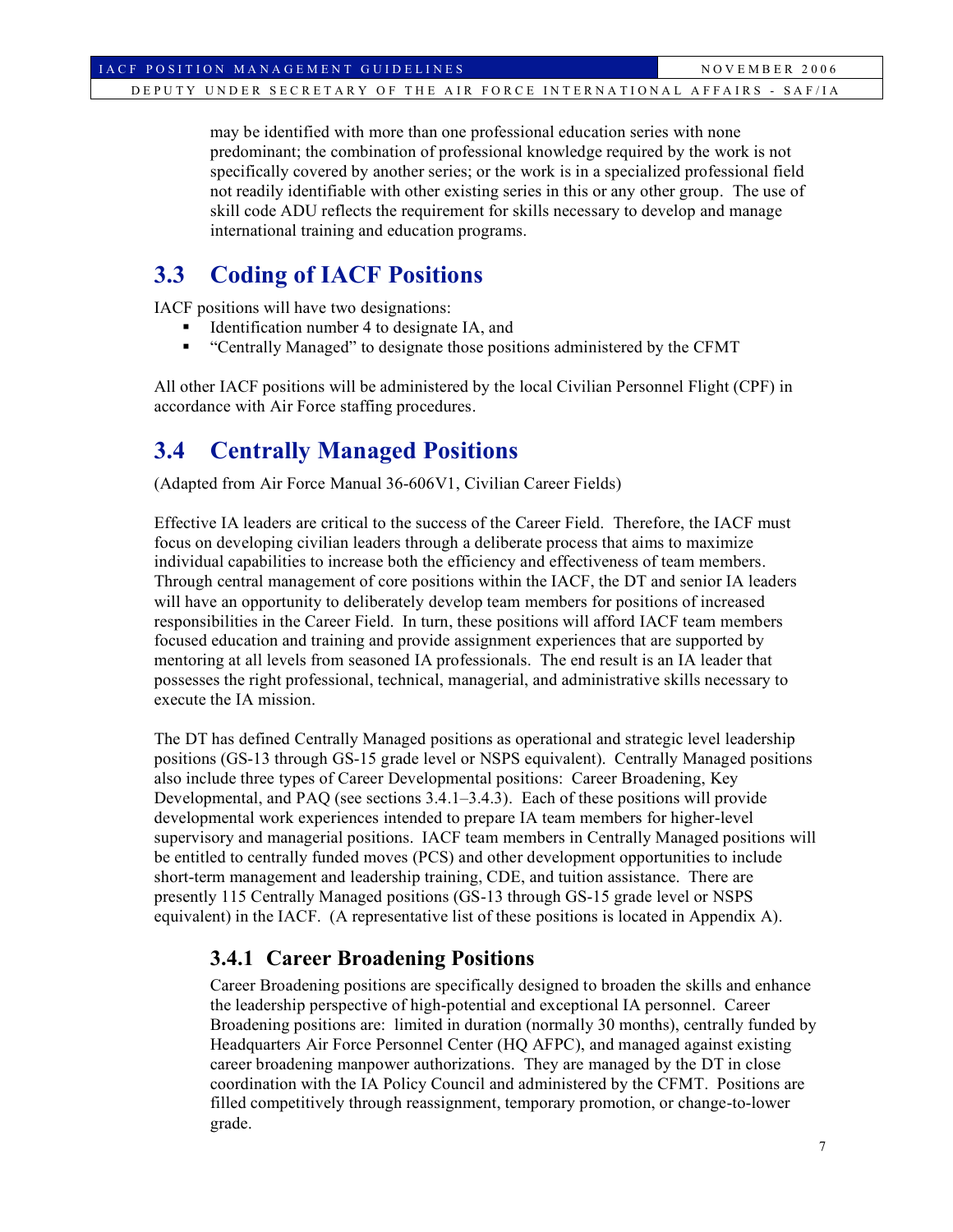#### **3.4.1.1 Cross Functional Assignments**

A cross-functional career broadening opportunity is designed to enhance a team member's experience through an assignment outside the IACF. The CFM will coordinate an agreement with the gaining career field to broaden the experience of the selected candidate, and to ensure that the individual can meet the requirements and potential challenges of the Career Broadening position. In exchange, the CFM will provide a Career Broadening position within the IACF for the selected candidate from the other Career Field. Candidates are not eligible for promotion to a cross functional assignment. Therefore, only those candidates eligible for a Management-Initiated Reassignment (see section 4.6) or change-to-lower grade will be considered.

### **3.4.2 Key Developmental Positions**

Key Developmental positions are essential for building developmental competencies and leadership experience. These positions serve as the framework for the career field to develop high potential personnel targeted for future senior IA leadership positions. The DT will vector IACF team members to Key Developmental positions based on performance, individual T-CDP's and IACF operational requirements. (A representative list of Key Developmental positions is located in Appendix A).

### **3.4.3 PAQ Intern Positions**

The PAQ Intern Recruitment Program is designed to attract high potential men and women to the USAF IA workforce. Program objectives are:

- Recruit and select high-caliber candidates
- Train competent, effective, and productive International Affairs professionals
- **Provide opportunities to gain the knowledge, skills, and abilities for successful** IA performance
- Afford promotion opportunities for successful completion of all required training and developmental assignments
- Provide functional training—PAQ internships last for a period of 36 months, which includes a combination of specified training courses and on-the-job training.

The CFMT will coordinate position management, recruitment, and staffing procedures for PAQ Intern positions. In addition, the CFMT will coordinate a list of qualified candidates through the DT for selection by the CFM.

## **3.5 Career Mobility**

(Adapted from Air Force Instruction 36-202, Civilian Mobility; Air Force Instruction 36-602, Civilian Intern Programs; and Air Force Manual 36-606 Vol 1, Civilian Career Fields)

Effective career field management mandates filling high-level positions with qualified personnel who have a variety of work experiences. These varied experiences may not be gained in a single position or at only one installation or organizational level. IA team members should seek such work experiences in more than one location or organization. The depth and breadth of experience gained through developmental and geographic mobility may be the factor that makes a candidate the best qualified for referral. IA professionals seeking executive management positions should remain available for reassignment to fulfill mission needs.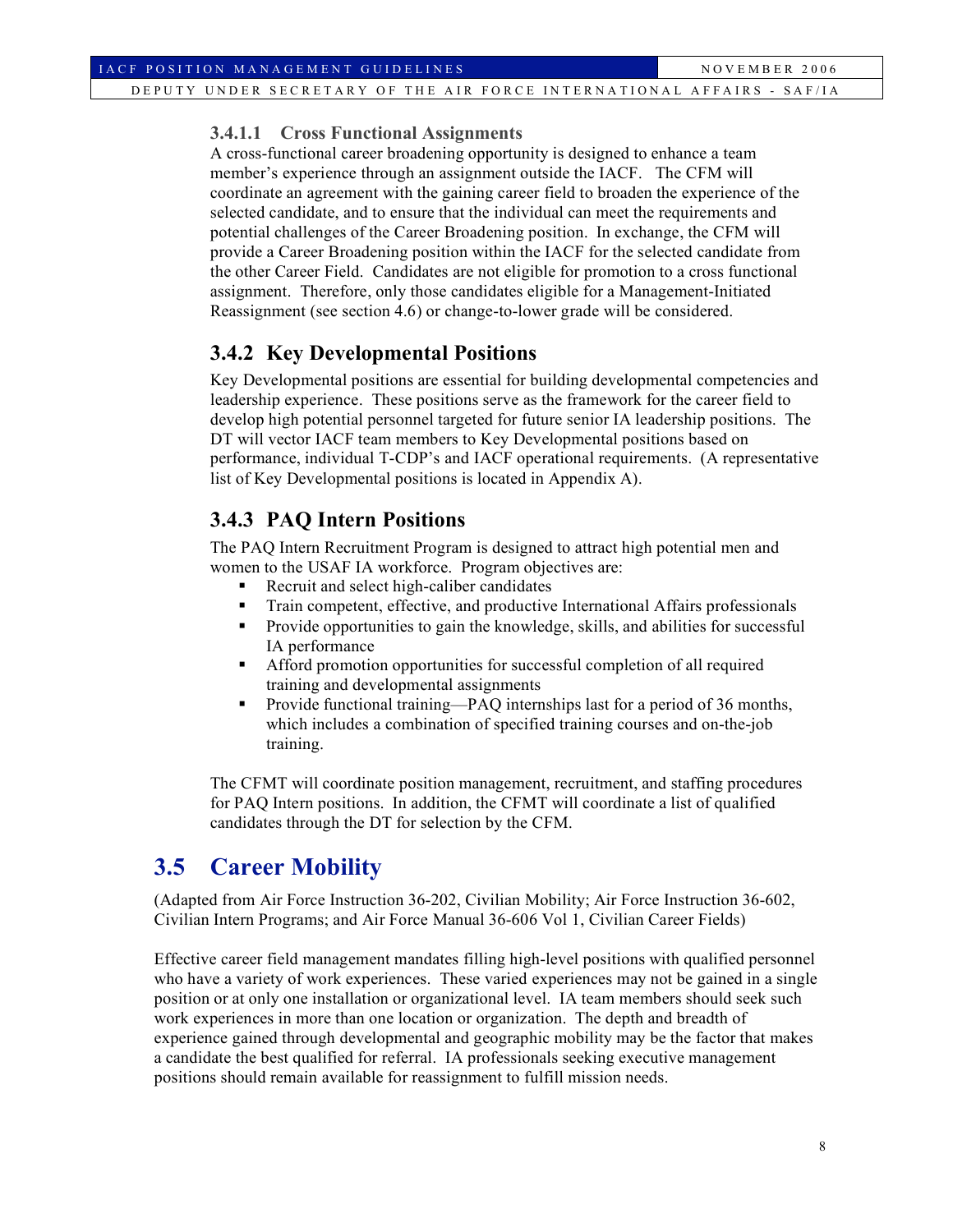### **3.5.1 Mobility Agreement**

When a mobility agreement is required, the IACF team member and servicing CPF representative will sign a written statement of conditions as part of the application process or before the assignment (see sample Mobility Agreement in Appendix B). The following positions will require mobility as a condition of employment or assignment:

#### **3.5.1.1 PAQ Interns**

Interns participate in a 36-month rotational program. During this time, the program will offer participants various training and education opportunities, expose interns to several organizations and positions, and provide them incremental promotions throughout their time in the program. The DT makes initial placement upon completion of training.

#### **3.5.1.2 Career Broadening**

These positions require a mobility agreement as a condition of assignment to ensure the positions are vacated after a specified period and to continuously develop team members. The reassignment of an individual completing the career broadening program is made by the DT based on IACF operational requirements and the individual's T-CDP.

**3.5.1.3 Long–Term Training (LTT) and Civilian Developmental Education (CDE)** Before accepting a LTT assignment or in-residence CDE, IACF team members must sign a mobility agreement or an agreement describing placement at the end of the training. The DT will assign graduating LTT and CDE participants based on IACF operational requirements and the individuals T-CDP.

#### **3.5.1.4 Key Developmental Positions**

IACF team members occupying Key Developmental positions will be required to sign mobility agreements within one year of IACF full operational capability. Assignment to these positions is made by the DT and reassignments of personnel on Key Developmental positions are based on current operational requirements.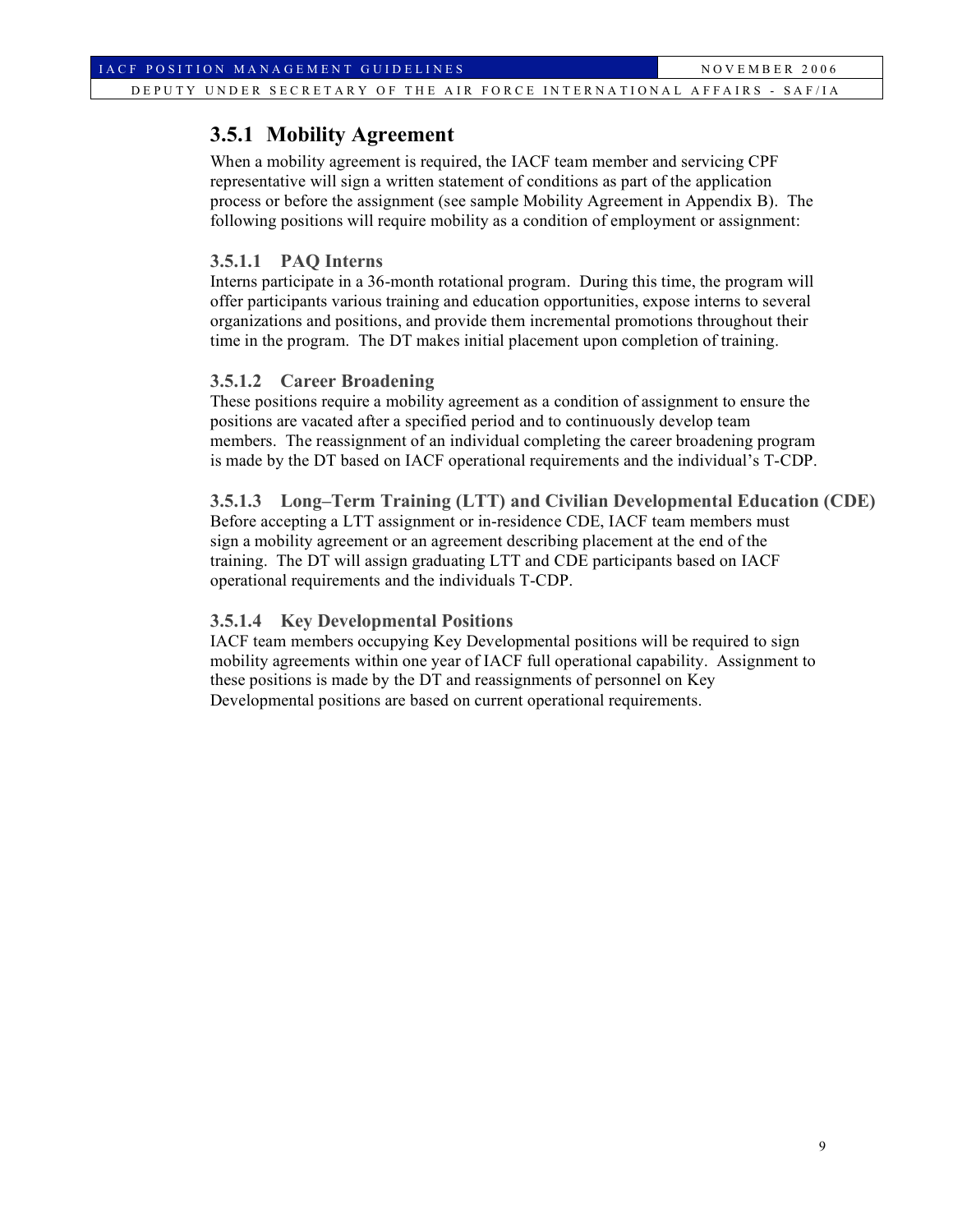## **4.0 Position Management Staffing Procedures**

## **4.1 Filling Positions**

(Adapted from Air Force Manual 36-606V1, Civilian Career Fields)

The DT will review position vacancies, evaluate position templates, and develop fill strategies for Centrally Managed positions to include selection criteria for competing IACF team members. The CFMT will use career briefs, position templates, T-CDPs, and principles, practices, and techniques of personnel recruitment, examination, selection, and/or placement to fill positions.

### **4.1.1 Career Briefs**

A career brief is a computer-generated summary of an IACF team member's present and past experience, certification, education, training, and awards. The information contained in the career brief is the primary means of evaluating employee qualifications to determine promotion and placement opportunities. IACF team members must ensure the information in their career briefs accurately reflects their qualifications.

### **4.1.2 Position Templates**

The IACF uses standard USAF position templates to fill all Centrally Managed positions. A template is an objective statement of the position requirements against which an employee is evaluated and ranked for placement or promotion actions. Templates contain elements that evaluate the experience, education, training, or other indicators such as program office experience or certification level, required to fill the position.

### **4.2 Fill Requests**

(Per HQ AFPC/DPIDEA, Randolph AFB TX)

Fill requests for IACF position vacancies are first handled by the local personnel office, which determines whether the position is an IACF Centrally Managed position or locally managed position. Locally managed position vacancies are processed in accordance with Air Force fill procedures and guidelines. If the position is Centrally Managed, then the local personnel office submits a fill request to the Career Field Employment Team (CFET) (HQ AFPC/DPIDEA, Randolph AFB TX). After a fill request has been made, the CFMT recommends candidates for referral to the hiring official based on position management staffing procedures.

### **4.3 Referrals**

(Per HQ AFPC/DPIDEA, Randolph AFB TX)

The CFMT is responsible for generating referral certificates for Centrally Managed position vacancies in the IACF. The Civilian Personnel Decision Support System (CPDSS) is an online management tool used by the CFMT to screen the records of all applicants against the position template for a specific vacancy. Certificates are made available to the hiring supervisor along with copies of candidates' career briefs. The hiring official has 20 days to make a selection before the certificate expires. The certificate may be extended for 10 days upon approval by the designated local approval authority. The local CPF will provide notice to AFPC DPIDEA, with notice provided to AFPC/DPCW. (Note: AFMC has a command-wide extension to 30 days.)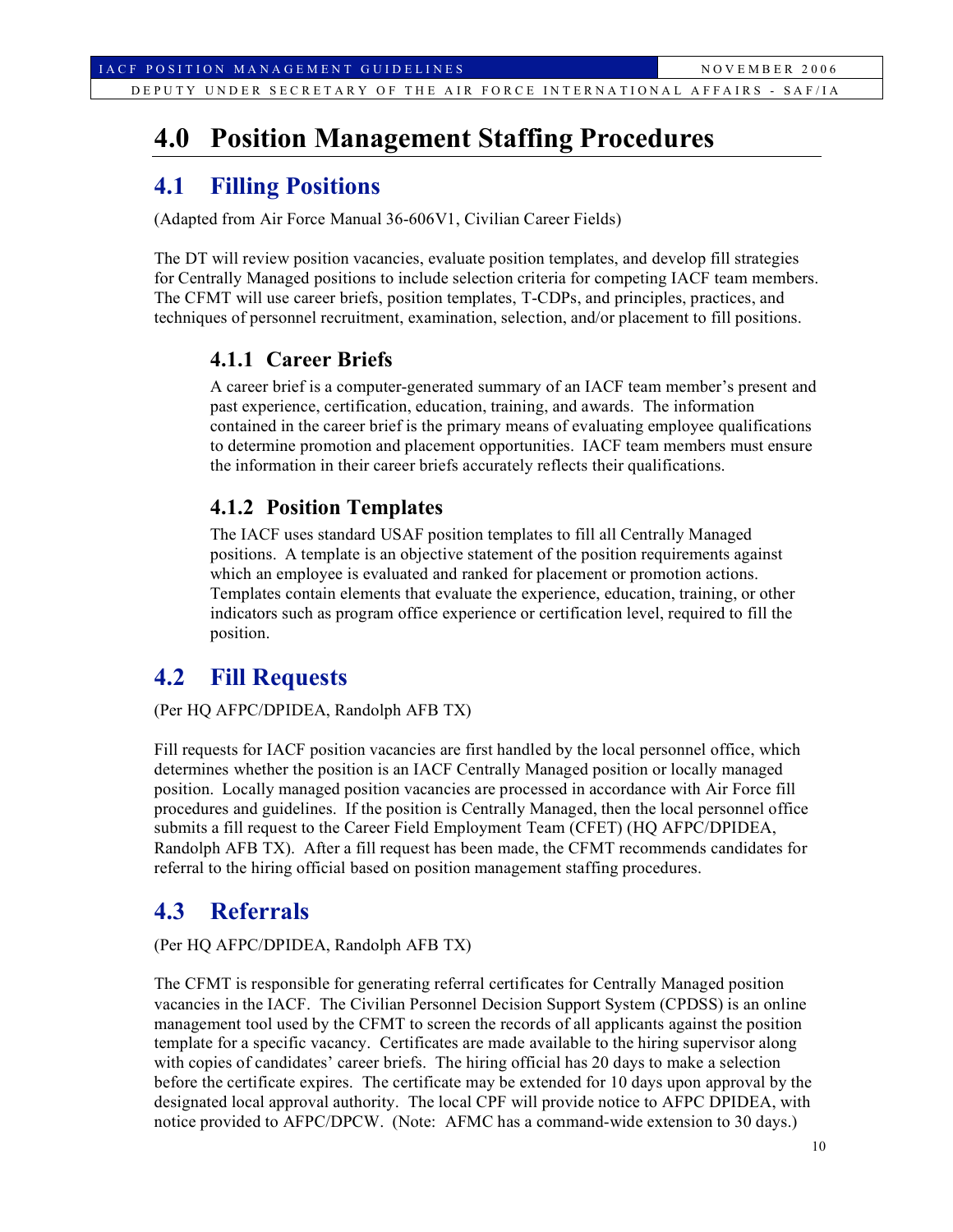### **4.4 Self-Nomination**

(Per HQ AFPC/DPIDEA, Randolph AFB TX)

IACF team members must review and self-nominate for position vacancies through the HQ AFPC website (https://ww2.afpc.randolph.af.mil/resweb/career\_program\_job\_search\_nlo.asp). All candidates that meet the qualifications outlined in the position template for the specific vacancy will be included on the referral certificate. Resumes are not required from current USAF employees for referral, but the hiring official may request them from the applicant to facilitate the interview process. It is important that IACF team members ensure that their records in the Defense Civilian Personnel Data System are accurate and up-to-date. The data currently on file will be used to determine employee ranking. It is vital that these records be correct prior to the ranking process. To review the information in their personnel records, IACF team members should periodically review their virtual Career Brief available through the AFPC secure website.

## **4.5 Alternate Certification Process (ACP)**

(Per HQ AFPC/DPIDEA, Randolph AFB TX)

Hiring officials may also use the ACP to fill IACF position vacancies. The ACP allows hiring officials to request an individual by name during development of the Request for Personnel Action (RPA). The individual identified in the by name request must self-nominate for the vacancy. If the person is ranked by the position template as being "Best Qualified," then the hiring official receives a notification and an offer is extended. If the person is not well-qualified, the hiring official has two options: the fill request can be called back, the position description reworked, and after ninety (90) days the fill request can be re-submitted or the Internal and External listings of all candidates may be forwarded for selection consideration. If the hiring official cannot make a selection, then justification must be provided to each candidate and the listings returned to AFPC. The RPA may be resubmitted after 90 days.

## **4.6 Management–Initiated Reassignments (MIR)**

(Per HQ AFPC/DPIDEA, Randolph AFB TX)

A MIR may be accomplished by reassigning an employee to a vacant position or by swapping two employees between positions. There are two types of MIRs: reassignments within the IA functional community, and reassignments from outside the IACF. All MIRs into a Centrally Managed position must be routed through the CFMT and approved by the CFM and DT.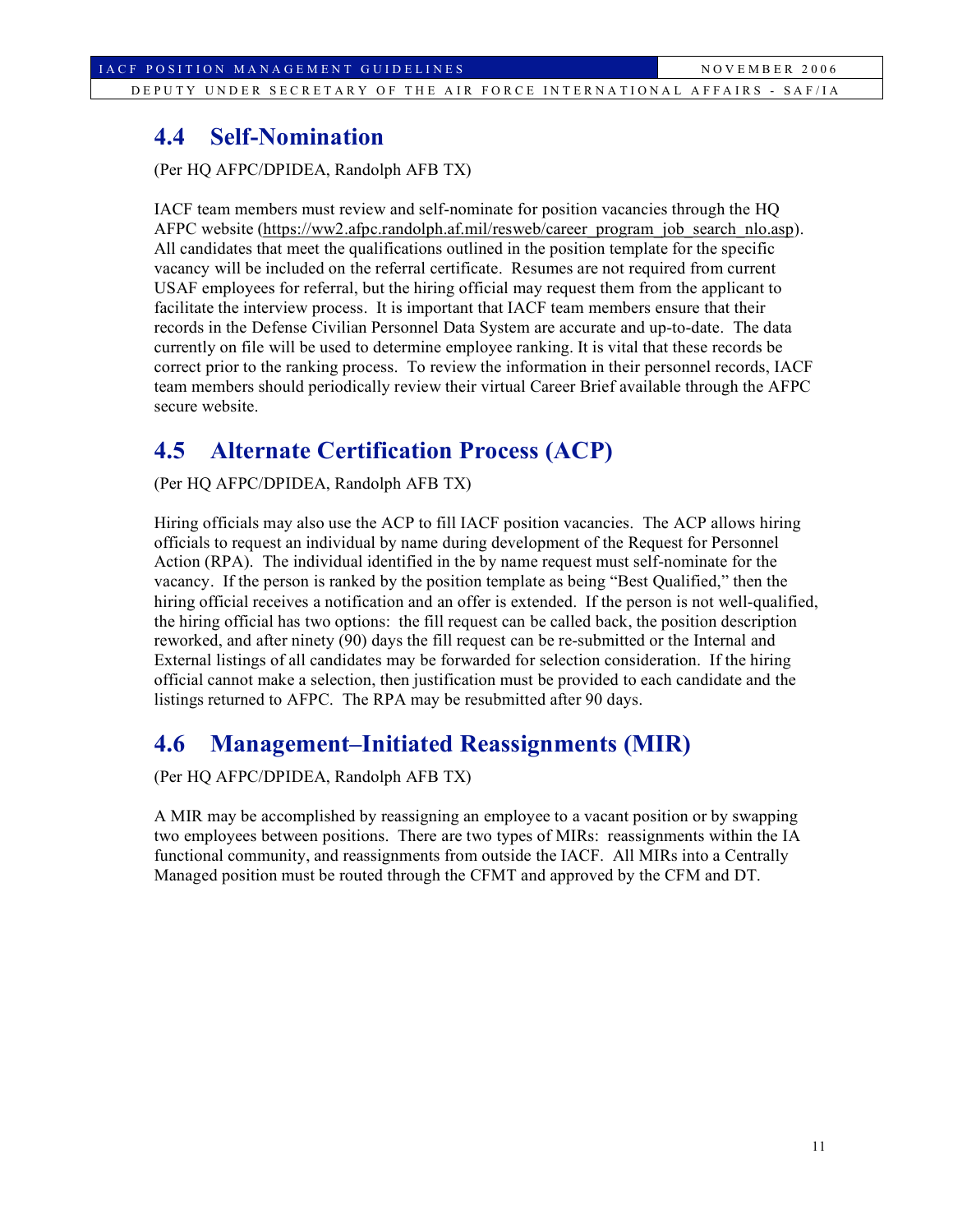# **APPENDIX A**

# **1.0 IACF Centrally Managed Positions**

The following is a representative list of Centrally Managed positions.

### **Strategic leadership positions (GS-15 or NSPS Equivalent)**

#### **SAF/IA**

- Chief, Plans and Operations Division (IAPC)
- Chief, Foreign Disclosure and Technology Transfer Division (IAPD)
- Deputy Chief, Foreign Disclosure and Technology Transfer Division (IAPD)
- Deputy Chief, Armaments Cooperation Division (IAPQ)
- Chief, Security Assistance Policy Division (IAPX)

### **AFSAC**

- **Executive Director (AFSAC/CD)**
- Director (AFSAC/CO)
- Case Management (AFSAC/COMT)

| <b>Operational leadership positions (GS-14 and GS-13 or NSPS Equivalent)</b>                                                                                                                                                                            |                                                                                                                                                                                                                                                                |  |  |  |
|---------------------------------------------------------------------------------------------------------------------------------------------------------------------------------------------------------------------------------------------------------|----------------------------------------------------------------------------------------------------------------------------------------------------------------------------------------------------------------------------------------------------------------|--|--|--|
| <b>AFSAC</b>                                                                                                                                                                                                                                            |                                                                                                                                                                                                                                                                |  |  |  |
| Deputy Director (AFSAC/GB)<br>Division Chief (AFSAC/IAS)<br>Branch Chief (AFSAC/COMH)<br>Business Analyst (AFSAC/ITT)<br>Case Management (AFSAC/COMT)                                                                                                   | Foreign Disclosure (AFSAC/IAD)<br>٠<br>Country Manager (AFSAC/GBSN)<br>п<br>Country Manager (AFSAC/GBCA)<br>٠<br>Direct Case Services (AFSAC/GBCNE)<br>п<br>Foreign Military Sales Analyst<br>٠<br>(AFSAC/COMH)                                                |  |  |  |
| <b>AFSAT</b>                                                                                                                                                                                                                                            |                                                                                                                                                                                                                                                                |  |  |  |
| Deputy Director (AFSAT/CD)<br>Director of Operations (AFSAT/DO)<br><b>DSAMS</b> Program Manager (AFSAT/DO)<br>SAPM Program Manager, Taiwan<br>(AFSAT/DOF)<br>SAPM Program Manager, UAE<br>(AFSAT/DOF)<br>SAPM Program Manager, Singapore<br>(AFSAT/DOF) | SAPM Program Manager, Saudi Arabia<br>٠<br>(AFSAT/DOF)<br>SAPM Program Manager, Egypt<br>٠<br>(AFSAT/DOF)<br>Training Program Manager (AFSAT/DOF)<br>п<br>Operations Chief (AFSAT/DOT)<br>п<br><b>Training Acquisition Program Manager</b><br>٠<br>(AFSAT/DOM) |  |  |  |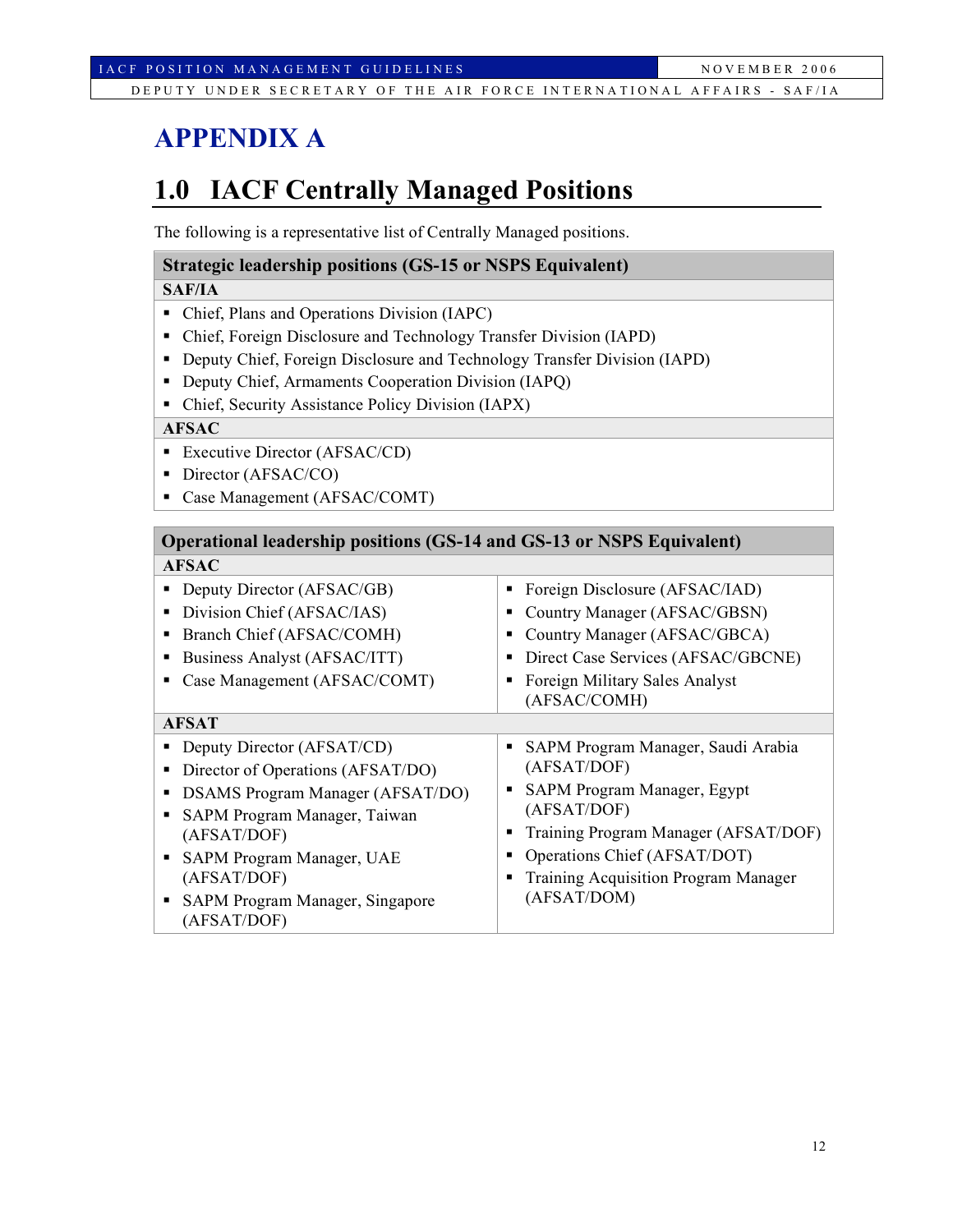#### IACF POSITION MANAGEMENT GUIDELINES NOVEMBER 2006

DEPUTY UNDER SECRETARY OF THE AIR FORCE INTERNATIONAL AFFAIRS - SAF/IA

#### **Operational leadership positions (GS-14 and GS-13 or NSPS Equivalent) SAF/IA** Chief, International Affairs Specialist Career Programs Specialist (IAPC)

- Program (IAPA)
- Team Lead, Munitions Analyst (IAPD)
- Political-Military Affairs Specialist (IAPQ)
- Deputy Chief, International Airmen Division (IAPA)
- Foreign Affairs Specialist (IAPD)
- **Supervisor, International Affairs Specialist** Program (IAPA)
- Foreign Disclosure Specialist (IAPD)
- Strategic Plans Specialist (IAPC)
- Chief, Personnel Exchange Programs Branch (IAPA)
- Security Specialist (IAPD)
- Chief, Systems Branch (IAPQ)
- Security Assistance Analysis Specialist (IARP)
- Deputy Chief, Europe/NATO/Eurasia Division (IARE)
- Deputy Chief, Gulf Cooperation Council Division (IARG)
- Deputy Chief, Americas Division (IARL)
- Deputy Chief, Mideast/Africa Division (IARM)
- Deputy Chief, Pacific Division (IARP)
- Resources Chief (IAPC)
- Chief, Human Capital Development (IAPC)
- **Security Cooperation Financial** Management Specialist (IAPC)
- Security Assistance Analysis Specialist (IAPX)
- Deputy Chief, Weapons Division (IARW)
- Chief, Attaché Support (IAPA)
- Plans and Operations Specialist (IAPC)
- Foreign Disclosure Specialist (IAPD)
- **International Education and Training** Specialist (IAPT)
- Country Director, Belgium/Portugal/MNFP (IARE)
- Country Director, Norway/Sweden/ Finland, (IARE)
- International Political-Military Affairs Specialist/Assistant Country Director (IARG)
- Political-Military Affairs Specialist/Country Director, Mexico/ Canada/Eastern Caribbean/ (IARL)
- Political-Military Affairs Specialist/Country Director (IARM)
- Country Director, India (IARP)
- IACF Administrator (AFPC/DPIDC)
- Deputy Chief, Security Assistance Policy Division (IAPX)
- Deputy Chief, International Education and Training Division (IAPT)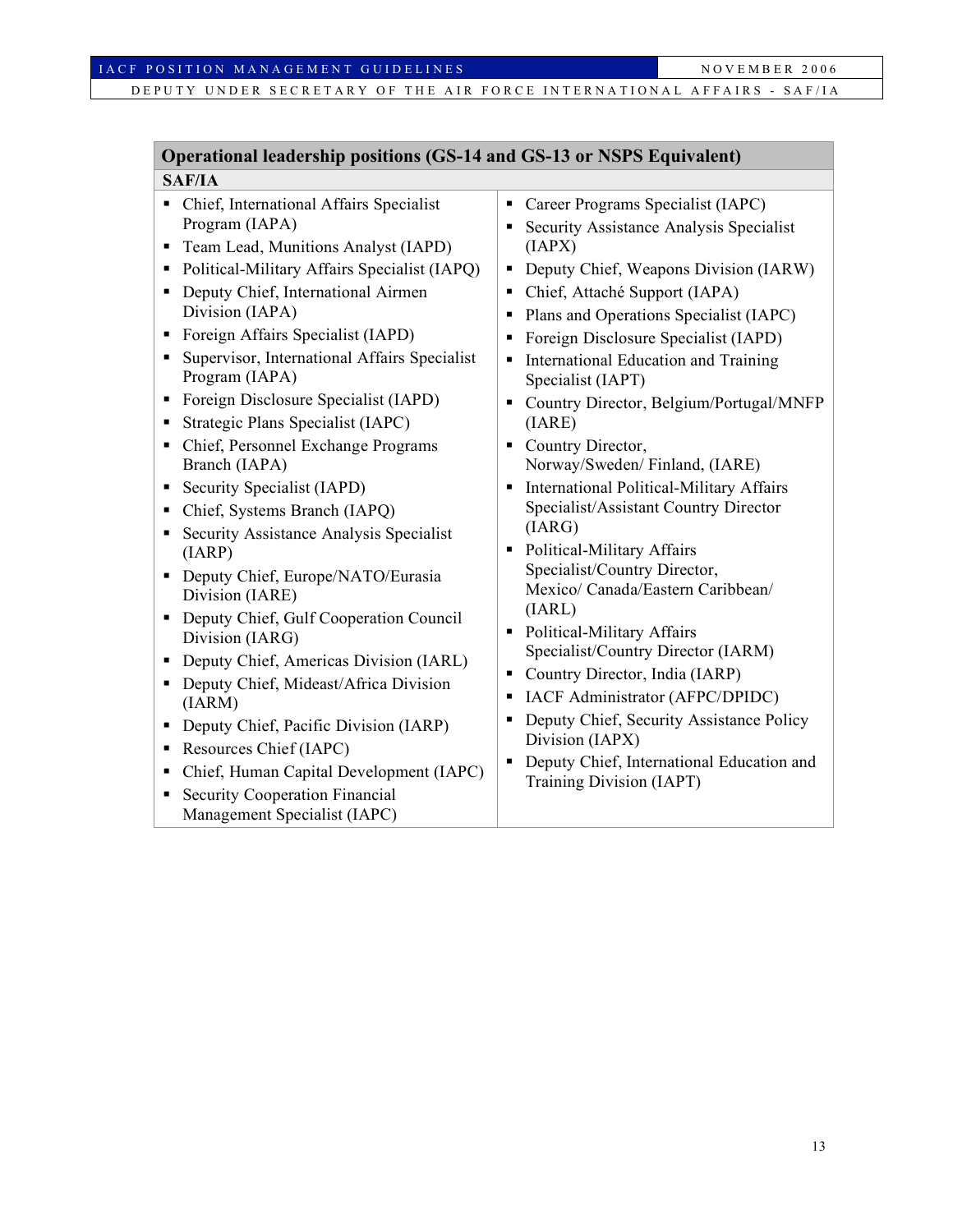# **2.0 IACF Key Developmental Positions**

The following is a representative list of Key Developmental positions.

| <b>SAF/IA</b>                                                                                                                                                                                                                                                                                                                             |                                                                                                                                                                                                                               |  |  |  |
|-------------------------------------------------------------------------------------------------------------------------------------------------------------------------------------------------------------------------------------------------------------------------------------------------------------------------------------------|-------------------------------------------------------------------------------------------------------------------------------------------------------------------------------------------------------------------------------|--|--|--|
| Chief, Plans and Operations Division<br>(IAPC)<br>Chief, Foreign Disclosure and Technology<br>п<br><b>Transfer Division (IAPD)</b><br>Deputy Chief, Foreign Disclosure and<br><b>Technology Transfer Division (IAPD)</b><br>Deputy Chief, Armaments Cooperation<br>Division (IAPQ)<br>Chief, Security Assistant Policy Division<br>(IAPX) | Political-Military Affairs Specialist (IAPQ)<br>Deputy Chief, International Airmen<br>Division (IAPA)<br>Chief, Personnel Exchange Programs<br>Branch (IAPA)<br>Chief, Systems Branch (IAPQ)<br>Chief, Attaché Support (IAPA) |  |  |  |
| <b>AFSAC</b>                                                                                                                                                                                                                                                                                                                              |                                                                                                                                                                                                                               |  |  |  |
| Executive Director (AFSAC/CD)<br>п                                                                                                                                                                                                                                                                                                        | Deputy Director (AFSAC/GB)                                                                                                                                                                                                    |  |  |  |
| Director (AFSAC/CO)<br>п                                                                                                                                                                                                                                                                                                                  | Division Chief (AFSAC/IAS)                                                                                                                                                                                                    |  |  |  |
| Case Management (AFSAC/COMT)                                                                                                                                                                                                                                                                                                              |                                                                                                                                                                                                                               |  |  |  |
| <b>AFSAT</b>                                                                                                                                                                                                                                                                                                                              |                                                                                                                                                                                                                               |  |  |  |
| Deputy Director (AFSAT/CD)<br>Director of Operations (AFSAT/DO)<br>п                                                                                                                                                                                                                                                                      | Training Program Manager (AFSAT/DOF)                                                                                                                                                                                          |  |  |  |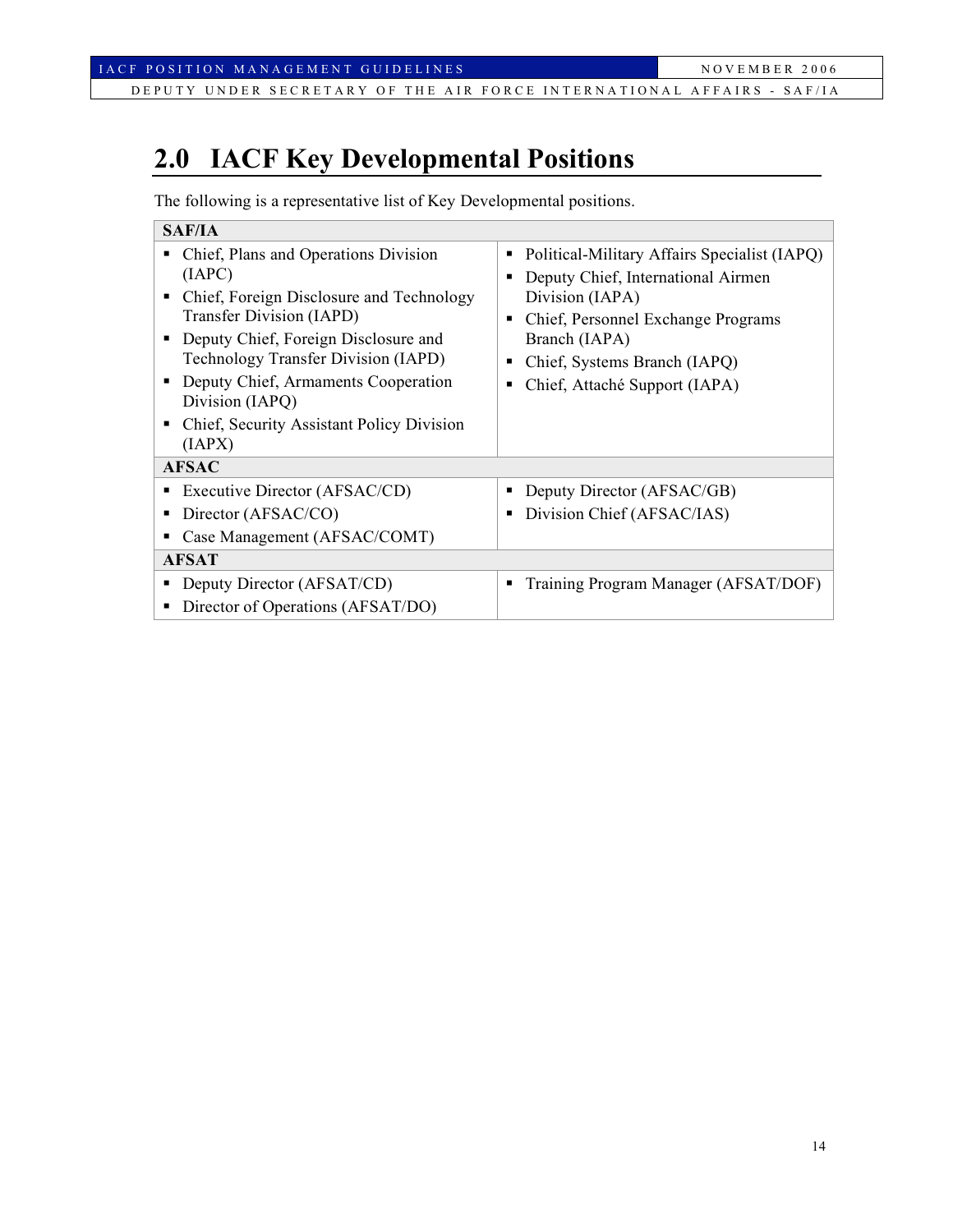# **APPENDIX B: MOBILITY AGREEMENT TEMPLATE**

#### MOBILITY AGREEMENT

| π. |             | understand: |  |
|----|-------------|-------------|--|
|    | <b>NAME</b> |             |  |

- a. The position I have been tentatively selected for has a requirement for mobility.
- b. A condition of employment and assignment to this position is the agreement to be mobile and to sign and abide by the provisions of this Mobility Agreement.
- c. My future assignment will be to a position at the same or higher permanent grade in my current or a different geographic location.
- d. This agreement will remain in effect for the duration of my assignment to this position or successor positions.
- e. I will not be required to move more than once every three years.
- f. The policy, conditions, and requirements for mobility are specified in AFMAN 36- 606, 36-601, and 36-602.
- g. In accepting future follow-on assignments, consideration will be given to my geographic and assignment preferences and compelling personal needs whenever possible. However, assignment to my preference is not guaranteed.
- h. This agreement applies to be a set of the second second second second second second second second second second second second second second second second second second second second second second second second second se POSITION #

 $\mathcal{L}_\text{max} = \mathcal{L}_\text{max} = \mathcal{L}_\text{max} = \mathcal{L}_\text{max} = \mathcal{L}_\text{max} = \mathcal{L}_\text{max} = \mathcal{L}_\text{max} = \mathcal{L}_\text{max} = \mathcal{L}_\text{max} = \mathcal{L}_\text{max} = \mathcal{L}_\text{max} = \mathcal{L}_\text{max} = \mathcal{L}_\text{max} = \mathcal{L}_\text{max} = \mathcal{L}_\text{max} = \mathcal{L}_\text{max} = \mathcal{L}_\text{max} = \mathcal{L}_\text{max} = \mathcal{$ 

Randolph AFB TX, and

TITLE/SERIES/GRADE

Should a change be made to the above information, this paragraph will be updated accordingly.

i. The failure to accept assignment as required by this agreement may result in my separation from the Air Force.

EMPLOYEE SIGNATURE DATE